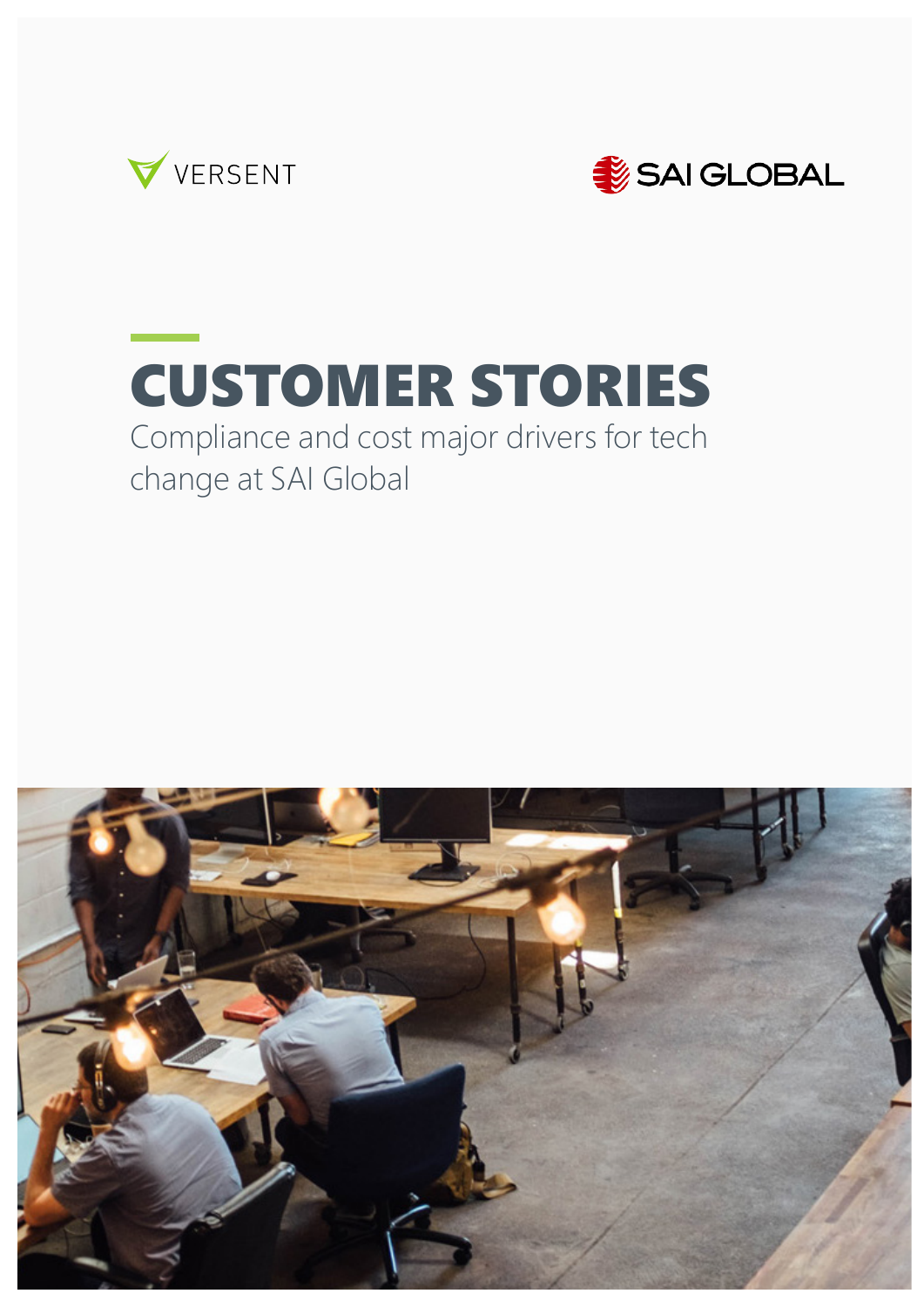## SAI GLOBAL IS RECOGNISED BY GARTNER AS A LEADER IN COMPLIANCE AND RISK

SAI Global is recognised by Gartner as a leader in compliance and risk. The business is focused on helping companies transform the way they manage, approach and leverage risk. Their solutions and team of experts provide advice ensuring companies have the information they need to make the decisions required to protect and grow their businesses and their reputation. SAI Global has a presence all around the world, with locations in Europe, the Middle East, Africa, the Americas, Asia and the Pacific.

### **CHALLENGE**

<u> 1999 - Johann Barnett, f</u>

Versent worked with SAI global to address several challenges. The first was to deliver an MVP (minimum viable product) Cloud environment built with automation that would support the migration of non-production and customer support workloads. This would enable SAI Global to leverage AWS elasticity with scale on-demand capabilities and reduce on premises datacentre workload footprint.

The second challenge was to support the sales strategy around establishing a larger hosted customer base in Europe. Aggressive timeframes, approach and demand from sales and product strategy required a scalable solution not suited to existing regional hosting capability.

As a company well versed in risk, SAI did not want to introduce risk or compliance issues when moving to AWS.

#### SOLUTION

Versent worked collaboratively with the SAI Global internal infrastructure and applications teams to design the foundational elements of the AWS platform, integrated into a global hybrid cloud environment, featuring a pipelinebased solution to deploy infrastructure-as-code on AWS to meet the customer's workload requirements.

Versent brought extensive experience with AWS and DevOps practices in an elastic environment to build out a solution to allow applications to be deployed globally and to manage the complexities of integrating with an existing environment.

Versent built and tested a cloud hosting MVP platform to enable SAI to deploy their workloads into AWS, while supporting the development, test, production, and support environments SAI required. SAI wanted the ability to reduce on-premises footprint while providing an elastic hosting environment to meet varied demand based on business and customer cadence.

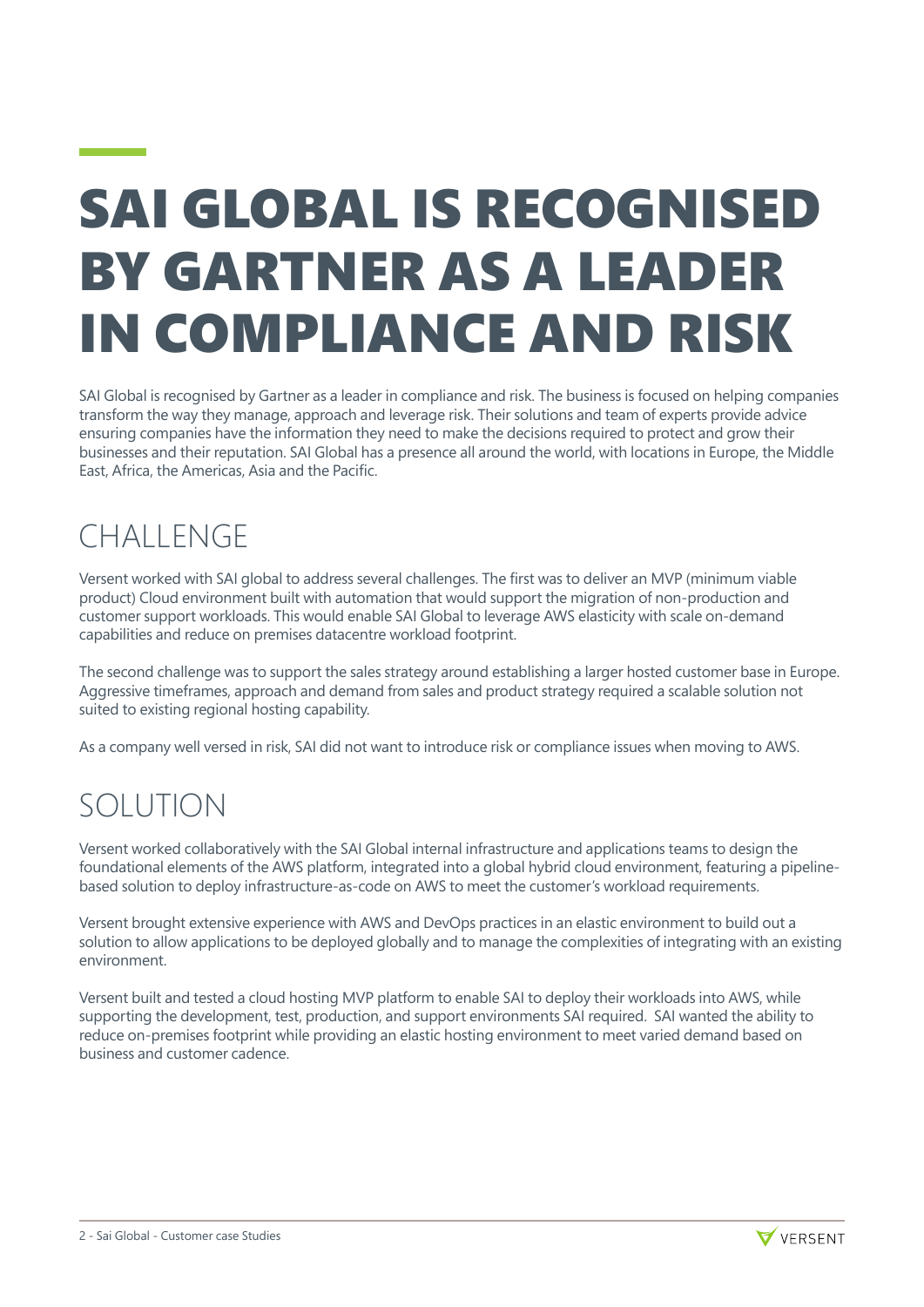"SAI Global took a pragmatic approach to their migration in to AWS, tackling *separate projects as required. This let them learn as they went and has given them confidence and maturity in the new tech being used." Tim Hope, General Manager at Versent*

The first workload migrated was the EHS Manager 360 application, a Windows-based, in-house developed, application backed by Microsoft SQL Server. The solution would need to be repeatable so that it could be deployed globally to meet the needs of its users.

Implementing the workload's multi tier architecture on AWS enabled Versent to leverage a wide variety of AWS services. Amazon Machine Images were baked and shared globally to give a consistent and compliant operating environment for application and operational systems. Autoscaling and load balancers were used to improve workload resilience and enable seamless failover between instances. RDS was used to run Microsoft SQL Server and reduce administrative overhead and improve availability. The entire solution was integrated with SAI Global's ActiveDirectory via AWS Directory Service, to allow centralised authentication and access control for systems management.

In keeping with existing company standards, TrendMicro was deployed as the antivirus solution for the hosts required by the platform. Jenkins was used to provide a graphical interface to manage and execute pipelines, both manually and via automatic triggers. Powershell was used extensively to automate Windows and Active Directory related functionality.

Delivered successfully, SAI was able to leverage the platform code base and stack patterns to deploy into Europe. Leveraging AWS, SAI could now support and streamline their sales processes across multiple regions. This enabled a faster go to market strategy for the business.

#### **BENEFITS**

With a focus on automation first, SAI was able to ensure the AWS hosting platform was compatible with the application teams' existing workflows and processes, while providing the required risk controls, security, and auditing components.

*"We can provision a fully functional hosting environment into new AWS regions very quickly, along with deliver and monitor our platform so much faster thanks to the high level of automation that Versent has delivered," Adam Barlow, General Manager – Infrastructure and Cloud Services APAC, SAI Global.*

#### SOME OF THE AWS SERVICES USED INCLUDE:

- EC2 for infrastructure (Instances,VPCs, Security Groups, NACLs, etc)
- Autoscaling for elastic compute management.
- CloudFormation for infrastructure-as-code.